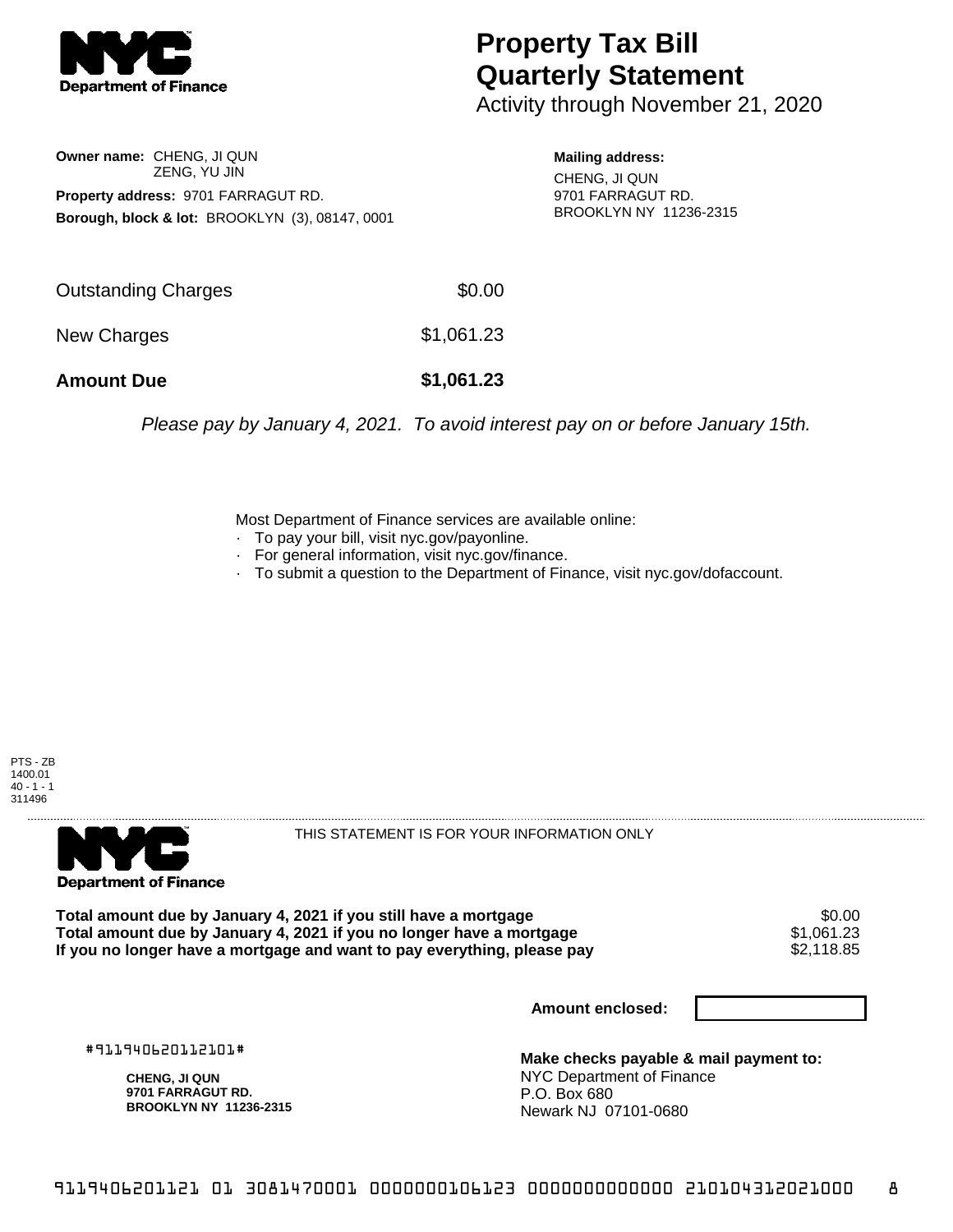

| <b>Billing Summary</b>                                                     | <b>Activity Date Due Date</b> |                     | Amount       |
|----------------------------------------------------------------------------|-------------------------------|---------------------|--------------|
| Outstanding charges including interest and payments                        |                               |                     | \$0.00       |
| <b>Finance-Property Tax</b>                                                |                               | 01/01/2021          | \$1,073.59   |
| Adopted Tax Rate                                                           |                               |                     | $$-12.36$    |
| <b>Total amount due</b>                                                    |                               |                     | \$1,061.23   |
| <b>Tax Year Charges Remaining</b>                                          | <b>Activity Date</b>          | <b>Due Date</b>     | Amount       |
| <b>Finance-Property Tax</b>                                                |                               | 04/01/2021          | \$1,073.59   |
| Adopted Tax Rate                                                           |                               |                     | $$-12.36$    |
| Total tax year charges remaining                                           |                               |                     | \$1,061.23   |
| If you pay everything you owe by January 4, 2021, you would save:          |                               |                     | \$3.61       |
| How We Calculated Your Property Tax For July 1, 2020 Through June 30, 2021 |                               |                     |              |
|                                                                            |                               | Overall             |              |
| Tax class 1 - Small Home, Less Than 4 Families                             |                               | <b>Tax Rate</b>     |              |
| Original tax rate billed                                                   |                               | 21.1670%            |              |
| New Tax rate                                                               |                               | 21.0450%            |              |
| <b>Estimated Market Value \$367,000</b>                                    |                               |                     |              |
|                                                                            |                               |                     | <b>Taxes</b> |
| <b>Billable Assessed Value</b>                                             |                               | \$20,288            |              |
| <b>Taxable Value</b>                                                       |                               | \$20,288 x 21.0450% |              |
| <b>Tax Before Abatements and STAR</b>                                      |                               | \$4,269.64          | \$4,269.64   |
| Annual property tax                                                        |                               |                     | \$4,269.64   |
| Original property tax billed in June 2020                                  |                               |                     | \$4,294.36   |
| <b>Change In Property Tax Bill Based On New Tax Rate</b>                   |                               |                     | $$-24.72$    |

Please call 311 to speak to a representative to make a property tax payment by telephone.

For information about the interest rate charged on late payments, visit nyc.gov/taxbill.

## **Home banking payment instructions:**

- 1. **Log** into your bank or online bill pay website.
- 2. **Add** the new payee: NYC DOF Property Tax. Enter your account number, which is your boro, block and lot, as it appears here: 3-08147-0001 . You may also need to enter the address for the Department of Finance. The address is P.O. Box 680, Newark NJ 07101-0680.
- 3. **Schedule** your online payment using your checking or savings account.

## **Did Your Mailing Address Change?**

If so, please visit us at **nyc.gov/changemailingaddress** or call **311.**

When you provide a check as payment, you authorize us either to use information from your check to make a one-time electronic fund transfer from your account or to process the payment as a check transaction.